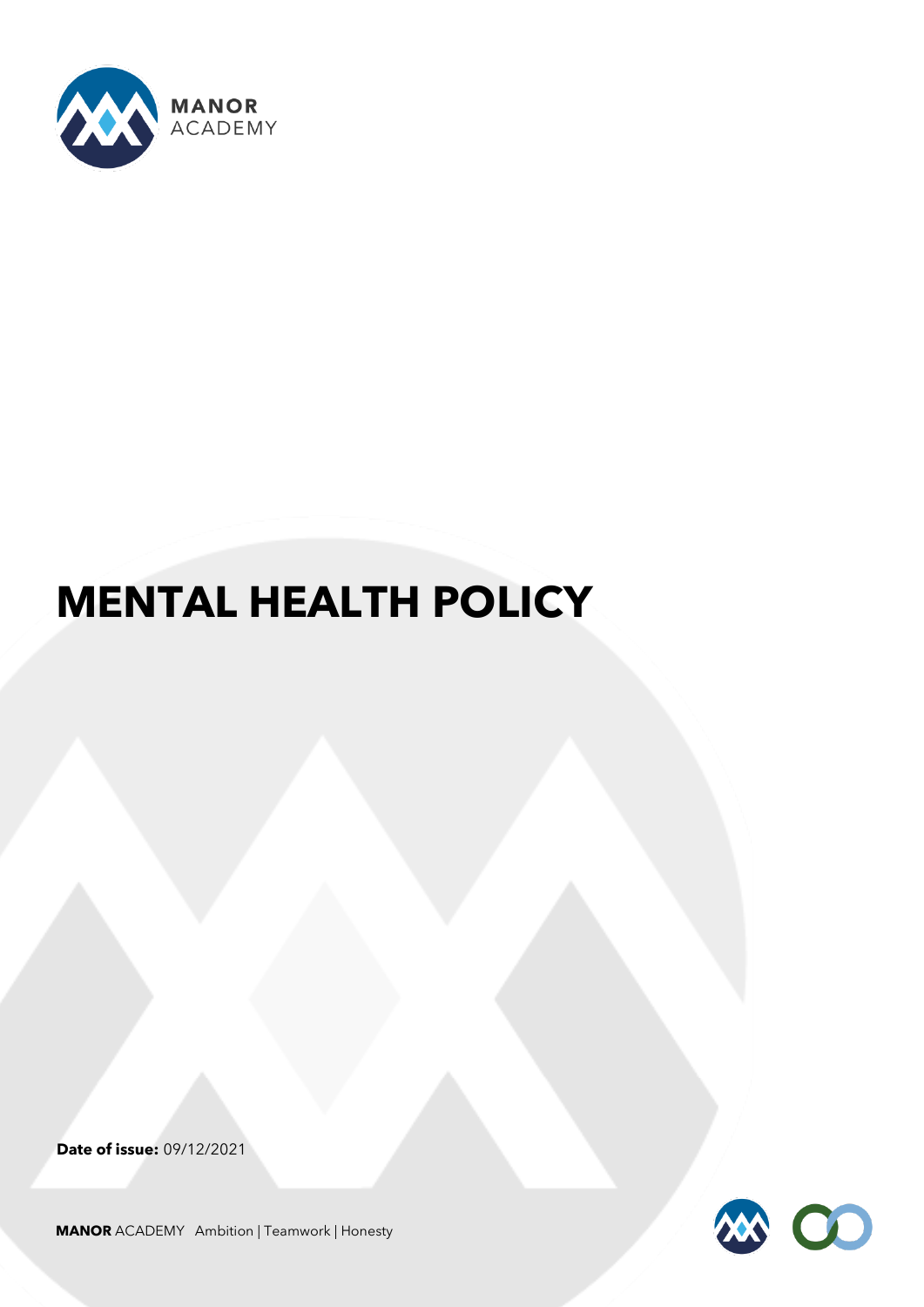# **Introduction**

The Manor Academy is committed to promoting positive mental health with every member of our staff and student body, their families, and governors. We pursue this aim using universal, whole-school approaches, and specialised targeted approaches aimed at vulnerable students; through the use of effective policies and procedures, we ensure a safe and supportive environment for anyone affected - both directly and indirectly - by mental health issues.

We recognise that anyone may experience challenges that may trigger vulnerability, and at times may need additional emotional support. We take the view that positive mental health is everybody's business and that we all have a role to play.

This policy describes the school's approach to promoting positive mental health and wellbeing. This policy is intended as guidance for all staff including non-teaching staff and governors.

In addition to promoting positive mental health, we aim to recognise and respond to mental ill-health. By developing and implementing practical, relevant, and effective mental health policies and procedures we can promote a safe and stable environment for our school community.

This policy should be read in conjunction with our:

- Child Protection Safeguarding Policy
- Supporting Students with Medical Conditions In cases where a student's mental health overlaps with or is linked to a medical issue
- SEND policy In cases where a student has an identified special educational need.
- **Behaviour Policy**
- **TTCT First Aid Policy**

## **Aims**

- To promote positive mental health and wellbeing in our school community, including pupils, parents, staff, and governors
- Increase understanding and awareness of common mental health and wellbeing issues
- Alert staff to early warning signs of mental ill-health
- Provide the right support to students with mental health issues, and know where to signpost them and their parents/carers for specific support
- Develop resilience amongst students and raise awareness of resilience-building techniques

Additionally, to raise awareness amongst staff and gain recognition from SLT that staff may have mental health issues, and that they are supported in relation to looking after their wellbeing; instilling a culture of staff and student welfare where everyone is aware of signs and symptoms, with effective signposting underpinned by behaviour and welfare around the school.

# **Concerns about Mental Health and Wellbeing**

## **The Governing Body**

Whilst all staff have a responsibility to promote the mental health of students, staff with a specific relevant remit include:

| <b>Designated Safeguarding</b>                   | K Kerry      | Senior DSL & Allegations Against Staff Officer |
|--------------------------------------------------|--------------|------------------------------------------------|
| <b>Lead (DSL) Team</b>                           | L Meredith   | Deputy Designated Safeguarding Lead            |
|                                                  | K Best       | Designated Safeguarding Lead                   |
|                                                  | K Nettleship | Designated Safeguarding Lead                   |
|                                                  | E Rawson     | Designated Safeguarding Lead                   |
|                                                  | N Wadsworth  | Designated Safeguarding Lead                   |
|                                                  | N Barsby     | Designated Safeguarding Lead                   |
| <b>Mental Health Team</b>                        | K Kerry      | Senior Mental Health Lead (Also first aider)   |
|                                                  | L Meredith   | Deputy Mental Health Lead                      |
|                                                  | K Best       | <b>Mental Health First Aider</b>               |
|                                                  | K Nettleship | Mental Health First Aider                      |
|                                                  | R Bofinger   | Mental Health First Aider                      |
| <b>Mental Health Governor</b>                    | M Lovell     |                                                |
| <b>NOR</b> ACADEMY Ambition   Teamwork   Honesty |              |                                                |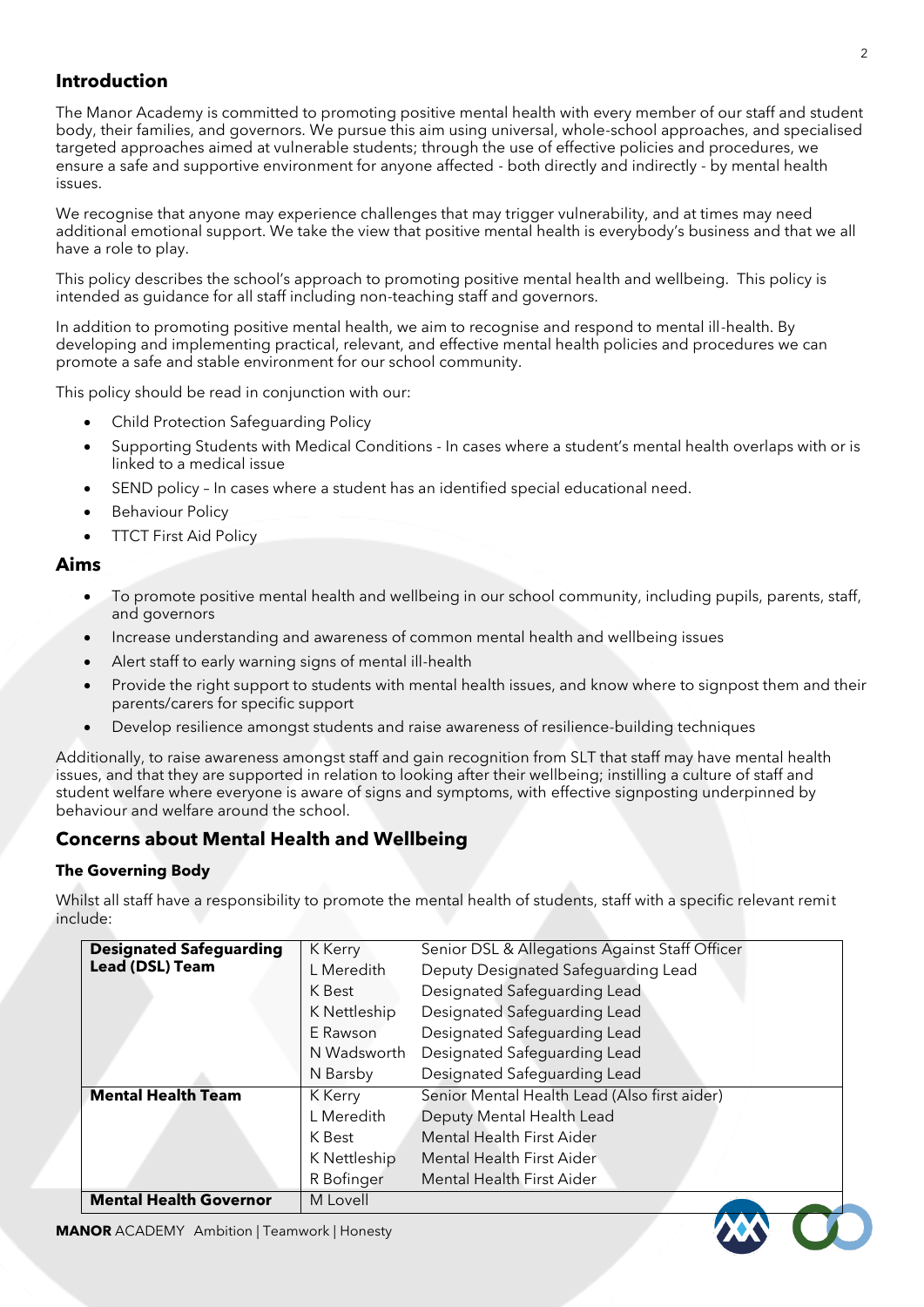| <b>PSHE/RSHE lead</b> | Orr           |
|-----------------------|---------------|
| <b>SENCo</b>          | C Hudson      |
| <b>CPD Lead</b>       | ' Corsie<br>н |

### **Warning Signs**

School staff could become aware of changes in behaviour which may indicate a student is experiencing mental health or emotional wellbeing issues. These changes may include:

- Physical signs of harm that are repeated or appear non-accidental
- Changes in eating or sleeping habits
- Increased isolation from friends or family, becoming socially withdrawn
- Changes in activity and mood
- Lowering of academic achievement
- Talking or joking about self-harm or suicide
- Expressing feelings of failure, uselessness, or loss of hope
- Changes in clothing e.g. long sleeves in warm weather
- Secretive behaviour
- Skipping PE or getting changed secretively
- Lateness to or absence from school
- Repeated physical pain or nausea with no evident cause
- An increase in lateness or absenteeism

Should staff become aware of any warning signs which indicate a student is experiencing mental health or emotional wellbeing issues, these warning signs should always be taken seriously and communicated to Louise Meredith, our mental health and emotional wellbeing deputy. Where necessary Louise may escalate the concern to Katrina Kerry, Headteacher, and Mental Health Lead.

If there is a fear that the student is in danger of immediate harm, then the normal child protection procedures should be followed with an immediate referral to a designated safeguarding lead or the Headteacher. If the student presents a medical emergency then the normal procedures for medical emergencies should be followed, including alerting the first aid staff and contacting the emergency services if necessary.

Where a referral to CAMHS is appropriate, this will be led and managed by Louise Meredith, deputy mental health lead. Guidance about referring to CAMHS is provided in Appendix 1.

When a pupil has been identified as having cause for concern, has received a diagnosis of a mental health issue, or is receiving support either through CAMHS or another organisation, it is recommended that an Individual Care Plan should be drawn up. The development of the plan should involve the pupil, parents, and relevant professionals.

# **Individual Care Plans**

It is helpful to draw up an individual care plan for pupils causing concern or who receive a diagnosis pertaining to their mental health. This can include:

- Details of a pupil's condition
- Special requirements and precautions
- Medication and any side effects
- What to do and who to contact in an emergency
- The role the school can play

# **Teaching about Mental Health**

The skills, knowledge, and understanding needed by our children to keep themselves and others physically and mentally healthy are included as part of our PSHE curriculum and embedded throughout our school learning community in-line with the DfE RSE guidance (note this is statutory from 2020).

The specific content of lessons will be determined by the specific needs of each year group cohort; there will always be an emphasis on enabling students to develop the skills, knowledge, understanding, language, and confidence to seek help, as needed, for themselves or others.



**MANOR** ACADEMY Ambition | Teamwork | Honesty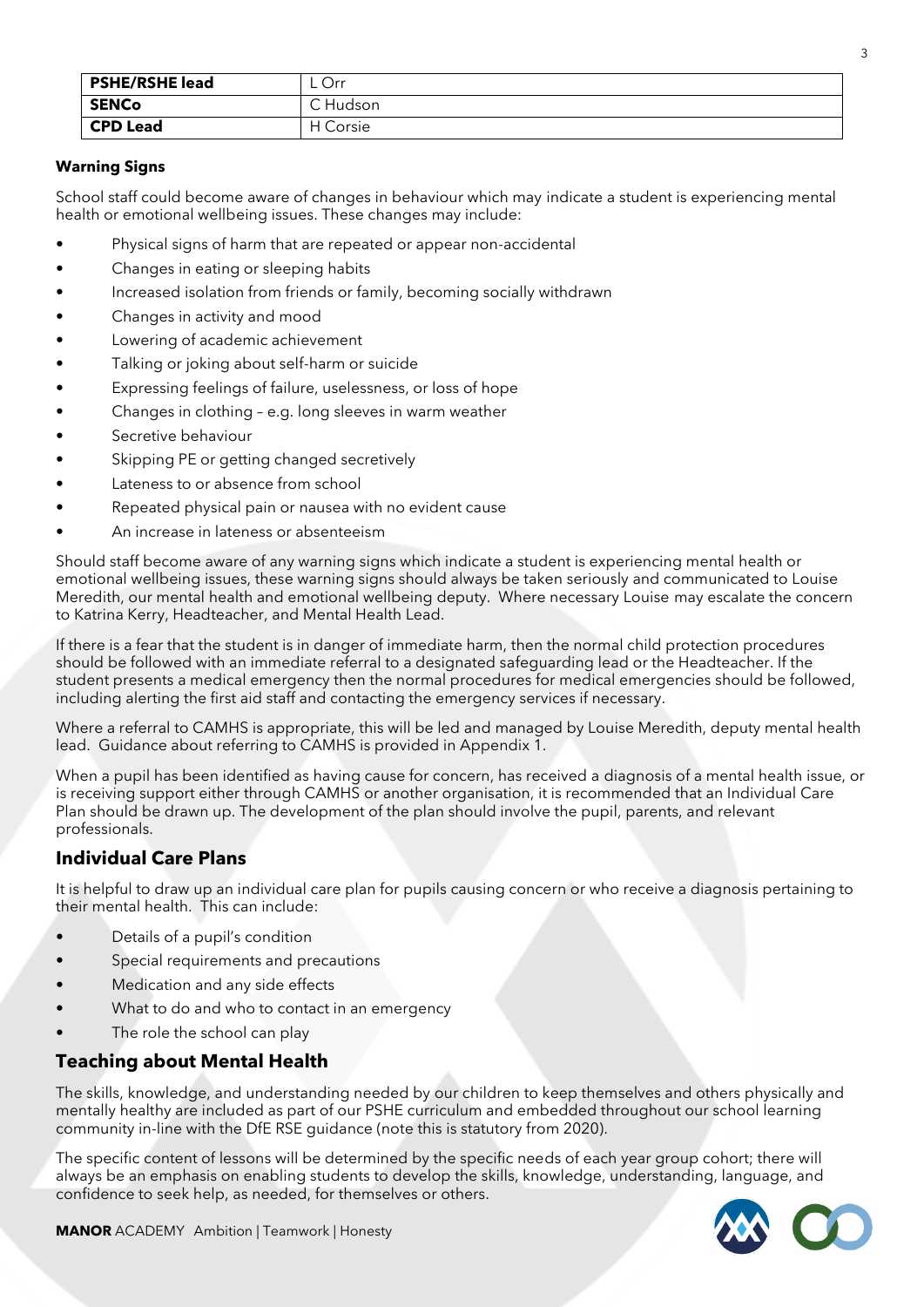We will follow the PSHE Association Guidance to ensure that we teach mental health and emotional wellbeing issues safely and sensitively which helps rather than harms.

So that by the end of Secondary School students are aware:

That mental wellbeing is a normal part of daily life, in the same way as physical health.

• that there is a normal range of emotions (e.g. happiness, sadness, anger, fear, surprise, nervousness) and scale of emotions that all humans experience in relation to different experiences and situations.

• How to recognise and talk about their emotions, including having a varied vocabulary of words to use when talking about their own and others' feelings.

• How to judge whether what they are feeling and how they are behaving is appropriate and proportionate.

• The benefits of physical exercise, time outdoors, community participation, voluntary and service-based activity on mental wellbeing, and happiness.

• Simple self-care techniques, including the importance of rest, time spent with friends and family, and the benefits of hobbies and interests.

• Isolation and loneliness can affect children and that it is very important for children to discuss their feelings with an adult and seek support.

• That bullying (including cyberbullying) has a negative and often lasting impact on mental wellbeing.

• Where and how to seek support (including recognising the triggers for seeking support), including whom in school they should speak to if they are worried about their own or someone else's mental wellbeing or ability to control their emotions (including issues arising online).

• It is common for people to experience mental ill-health. For many people who do, the problems can be resolved if the right support is made available, especially if accessed early enough.

Lessons will also be supported by assemblies throughout the year talking about Mental Health.

# **Signposting**

We will ensure that staff, students, and parents are aware of sources of support within the school and in the local community. Details of support services available within our school are included within this policy, details of the local community and national support services are outlined in Appendix 2.

We will display relevant sources of support in communal areas such as common rooms and toilets and will regularly highlight sources of support to students within relevant parts of the curriculum. Whenever we highlight sources of support, we will increase the chance of students help-seeking by ensuring students understand:

- What help is available
- Who it is aimed at
- How to access it
- Why to access it
- What is likely to happen next

## **Managing Disclosures**

At times, a pupil may choose to tell a staff member concerns that they have about their own emotions or wellbeing. All staff need to know how to respond appropriately to a disclosure.

All staff should respond in a calm, supportive and non-judgmental way.

Staff should listen rather than advise and their first thoughts should be of the student's emotional and physical safety rather than exploring 'Why?'

All disclosures should be recorded and held on the student's confidential file. This record should include:

- Date
- The name of the member of staff to whom the disclosure was made
- Main points from the conversation
- The agreed next steps

**MANOR** ACADEMY Ambition | Teamwork | Honesty

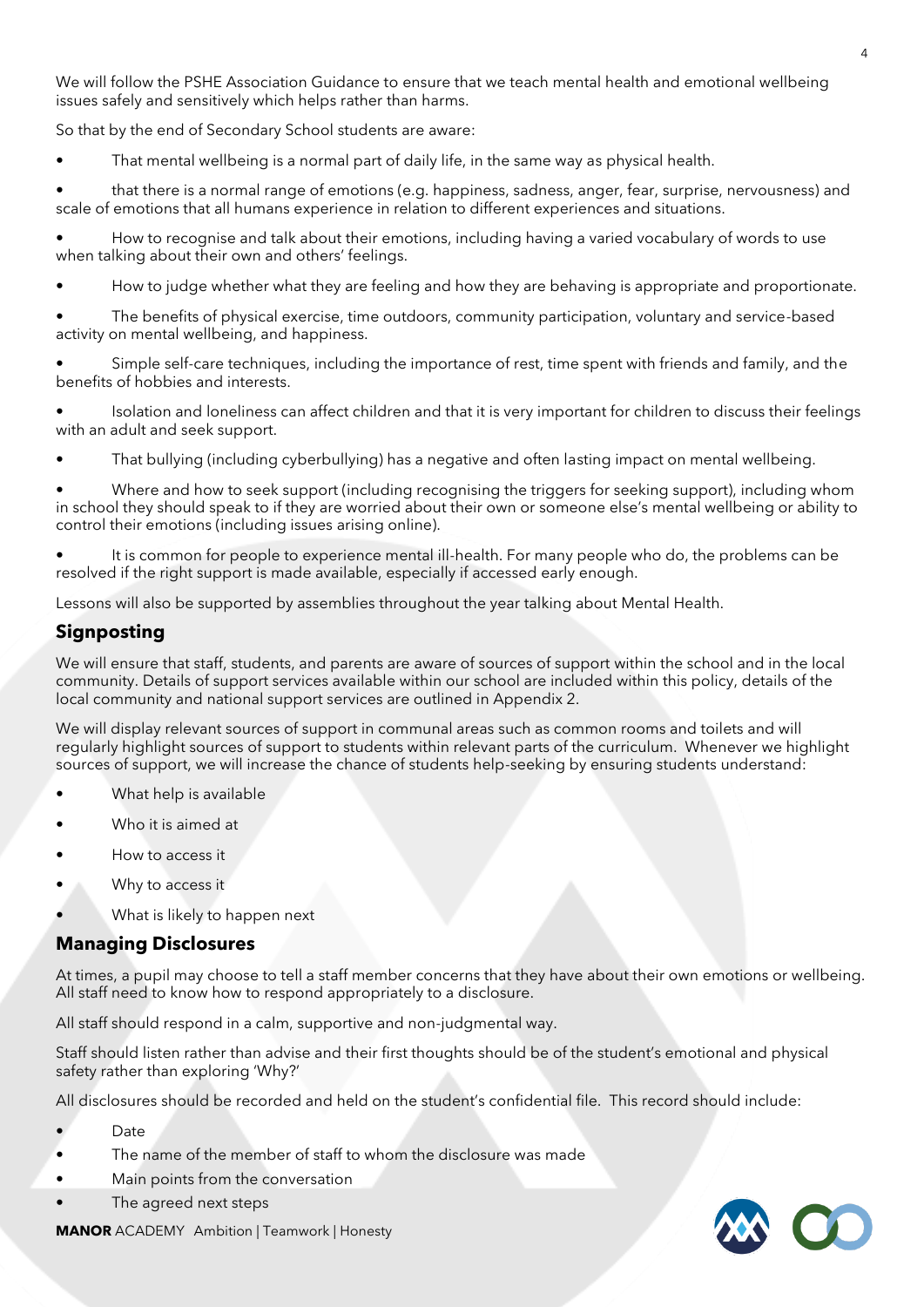All disclosures should be recorded on MyConcern. A record of the concern will be logged and picked up by Louise Meredith Deputy Mental Health Lead, who will store the record appropriately on the software and offer support and advice about.

## **Confidentiality**

Staff must be honest with regard to the issue of confidentiality. They should never promise a student that they will keep this to themselves. If we must pass our concerns about a student on, then we should discuss with the student:

- Who we are going to talk to
- What we are going to tell them
- Why we need to tell them

Staff should never share information about a student without first telling them. Ideally, consent would be obtained, though there are certain situations when information must always be shared with another member of staff and/or a parent. This would for example include a scenario where a student up to the age of 16 could be in danger of harm.

It is always advisable to share disclosures with the Louise Meredith, DMHL. This helps to safeguard staff's emotional wellbeing, ensures continuity of care in case of staff absence; and it provides an extra source of ideas and support. Staff should explain this to the student and discuss with them who it would be most appropriate and helpful to share this information with.

#### **Informing Parents/Carers**

Parents must always be informed if students up to the age of 16 who are in danger of harm and students may choose to tell their parents themselves, if not the school will ensure this does happen so they can offer support in the home. If this is the case, the student should be given 24 hours to share this information before the school contacts parents. We should always give students the option of us informing parents for them or with them. Where it is deemed appropriate to inform parents, we need to be sensitive in our approach. Before disclosing to parents we should consider the following questions (on a case by case basis):

- Can the meeting happen face to face? This is preferable.
- Where should the meeting happen? At school, at their home, or somewhere neutral?
- Who should be present? Consider parents, the student, and other members of staff
- What are the aims of the meeting?

If a student gives us reason to believe that there may be underlying child protection issues, parents should not be informed however, Katrina Kerry, Headteacher and Designated Safeguarding Lead must be informed immediately so that a referral can be made.

It can be shocking and upsetting for parents to learn of their child's issues and many may respond with anger, fear, or upset during the first conversation. We should be accepting of this (within reason) and give the parent time to reflect.

A brief record of the meeting should be kept in-line with school policy. Staff should always highlight further sources of information and provide leaflets to take away where possible as parents/carers may find it hard to take in the information being provided, whilst coming to terms with the news being shared. Sharing sources of further support aimed specifically at parents can also be helpful too, e.g. parent helplines and forums.

We should always provide clear means of contacting us with further questions and consider booking in a follow-up meeting or phone call right away as parents often have many questions as they process the information.

However, if a child gives reason to believe that there may be underlying child protection issues, parents may not be informed and Louise Meredith (Designated Safeguarding Lead) should be informed immediately.

#### **Working with parents/carers and the school community**

We recognise that families play an important role in influencing children and young people's emotional health and wellbeing. Parents/carers are often very welcoming of support and information from the school about supporting their child(ren)'s emotional and mental health. We will work in partnership with parents and carers to promote emotional health and wellbeing by: